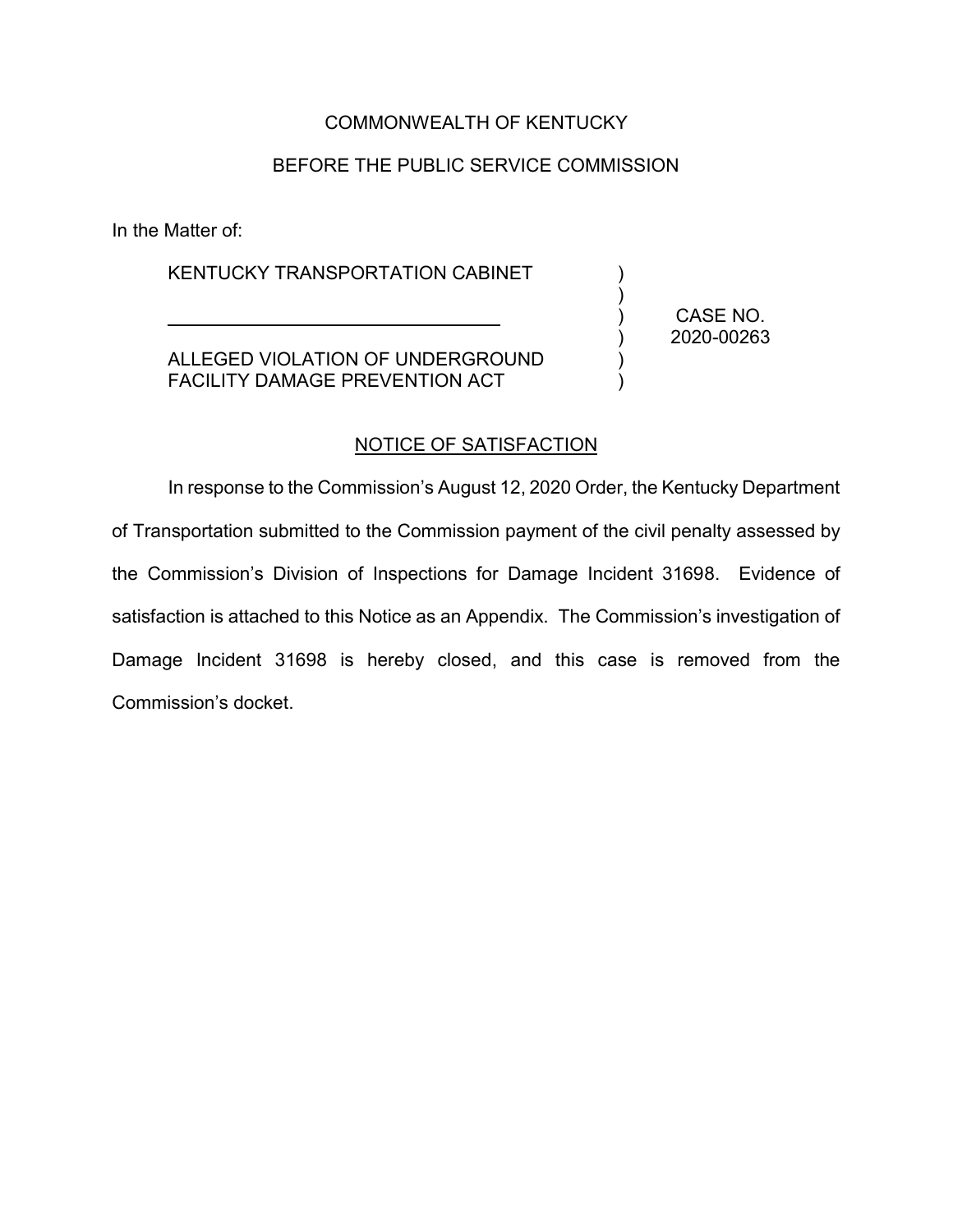By the Commission



ATTEST:

 $^2$  fridwell

Executive Director

Case No. 2020-00263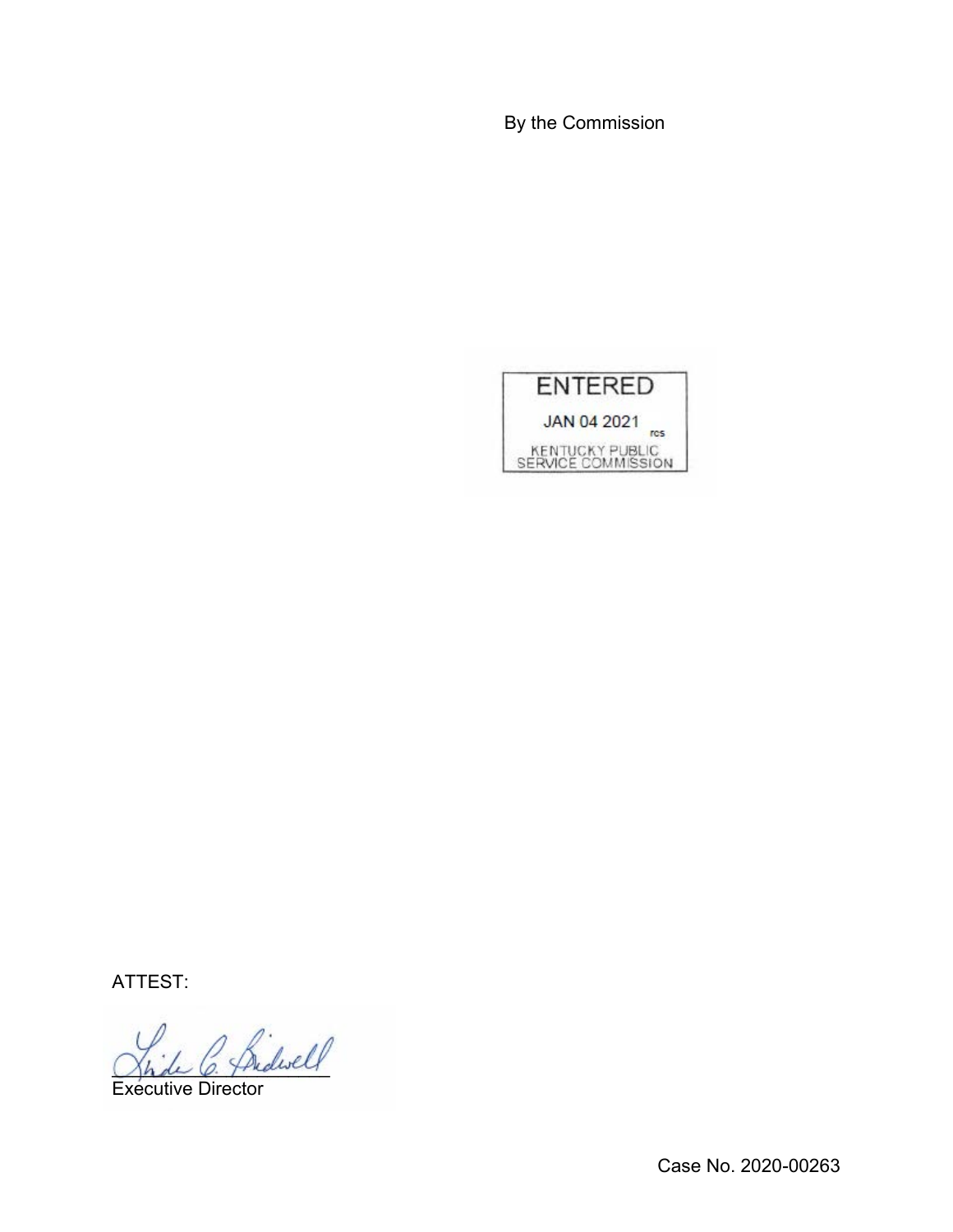# APPENDIX

## APPENDIX TO A NOTICE OF THE KENTUCKY PUBLIC SERVICE COMMISSION IN CASE NO. 2020-00263 DATED JAN 04 2021

ONE PAGE TO FOLLOW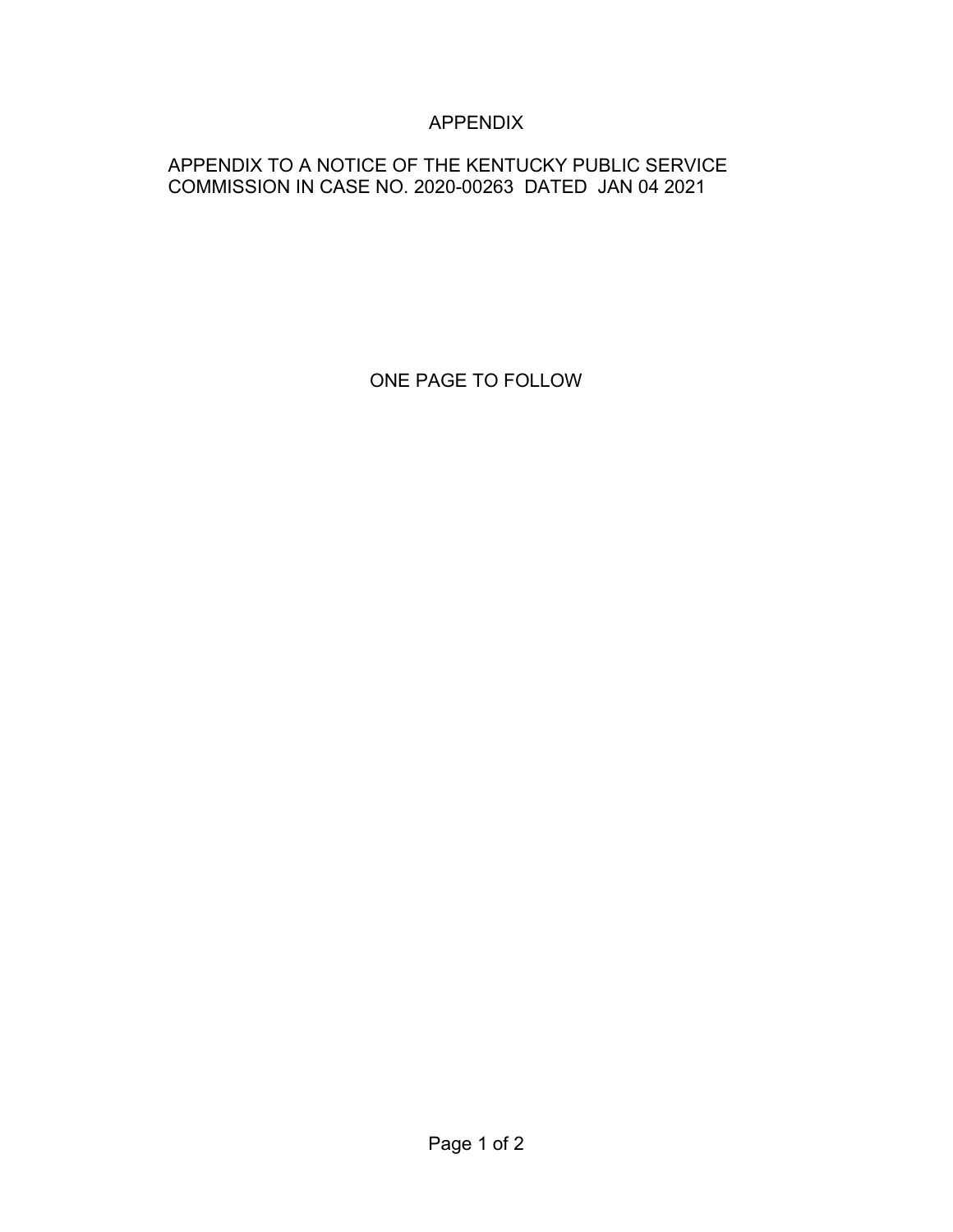# COMMONWEALTH OF KENTUCKY BEFORE THE PUBLIC SERVICE COMMISSION

## RECEIPT OF PAYMENT

This is to acknowledge receipt of check 23555365 for \$4,000.00 payable to Kentucky State Treasurer on November 12, 2020 from Kentucky Transportation Cabinet. The check represents payment of penalty as set out in the Demand Letter of March 19, 2020 - Incident #31698.

\_\_\_\_\_\_\_\_\_\_\_\_\_\_\_\_\_\_\_\_\_\_\_\_\_\_\_\_\_\_\_\_\_\_\_\_\_

Lindsey L. Flora Deputy Executive Director Dated November 13, 2020